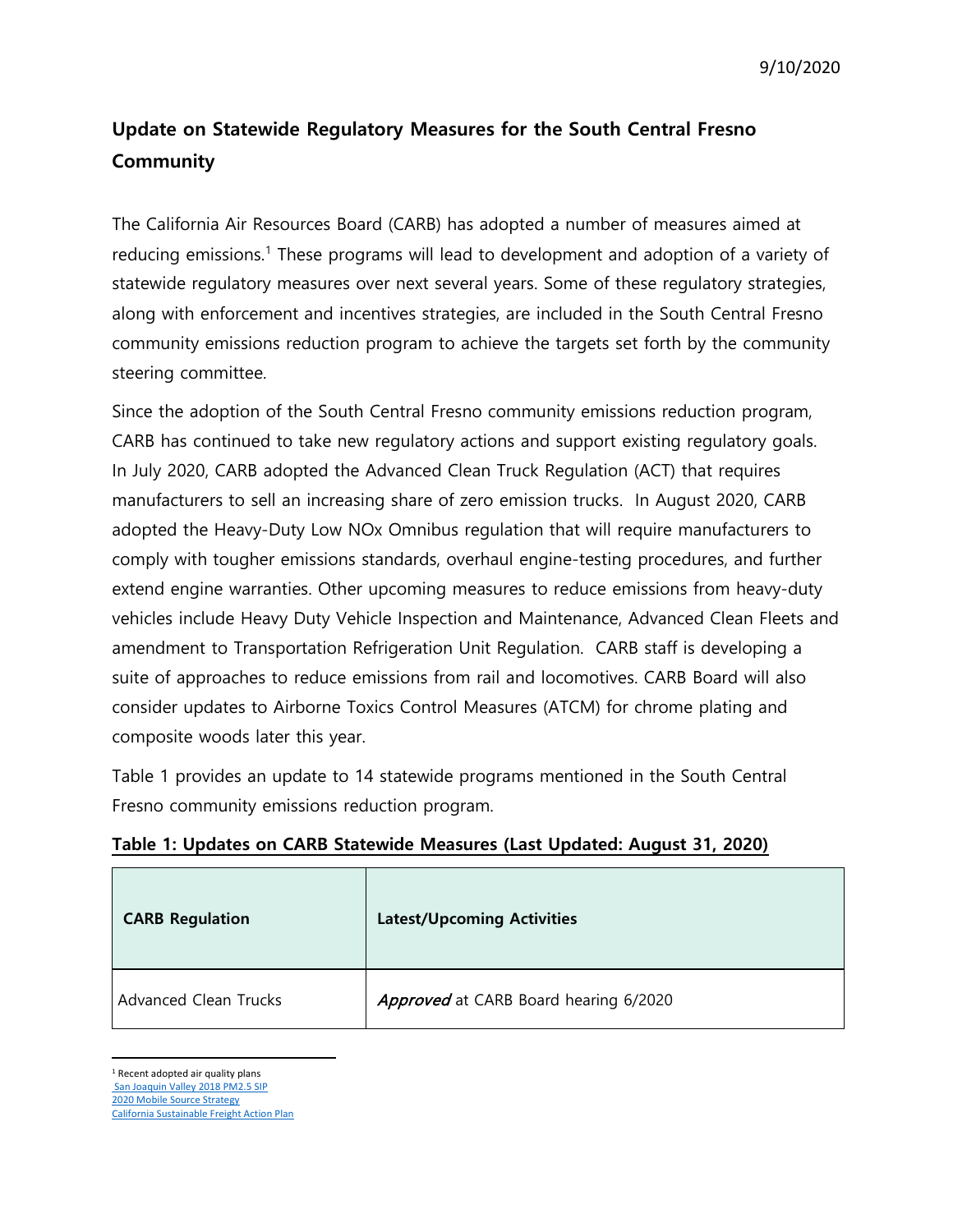| Real Emissions Assessment<br>Logging System                                        | Adopted by CARB Board 2018. Implementation begins with<br>model year 2022 heavy duty engines.                                                     |
|------------------------------------------------------------------------------------|---------------------------------------------------------------------------------------------------------------------------------------------------|
| Transport Refrigeration Unit<br>Regulation                                         | TRU Enforcement Work Group Meeting 7/20. Expected<br>adoption in by CARB Board in 2021.                                                           |
| Chrome Plating Control Measure<br>Amendments                                       | Survey completed. Working group to start fall 2020. ATCM<br>update presentation at 9/2020 CARB Board hearing.                                     |
| Composite Wood Products<br><b>Control Measure Amendments</b>                       | Webinar on 3/2020. Update to ATCM planned for 9/2020 CARB<br>Board meeting. Flooring study confirmed for fall 2020.                               |
| Development of Regulation to<br>Reduce Emissions from<br>Locomotives and Railyards | Workshops in South Coast fall 2019. Locomotive inventory is<br>being updated with webinar planned for fall 2020. Board<br>presentation fall 2021. |
| Advanced Clean Cars 2                                                              | Workshop and informational item on 5/2019. Workshops<br>planned for fall 2020. Presentation to board late planned for<br>2021.                    |
| Heavy-Duty Inspection &<br>Maintenance                                             | Public workshop held in Sacramento 2/2020.                                                                                                        |
| Small Off-Road Engines                                                             | Public workshops held 6/2020. Final board hearing scheduled<br>for late 2020.                                                                     |
| Advanced Clean Fleet                                                               | Public workshop in Diamond Bar 2/2020                                                                                                             |
| Cargo Handling Equipment<br>Regulation to Transition to Zero-<br>Emissions         | Workshops planned for 2021. Expected Board consideration in<br>2022                                                                               |
| Commercial Cooking Suggested<br>Control Measure                                    | Discussions planned for 2020.                                                                                                                     |
| Short-Lived Climate Pollutant<br>Reduction Strategy - Oil and Gas<br>Systems       | Final strategy released 2017. Currently covered by Cap and<br>Trade program.                                                                      |
| Catalytic Converter Theft<br>Reduction                                             | Staff discussions planned for 2020.                                                                                                               |